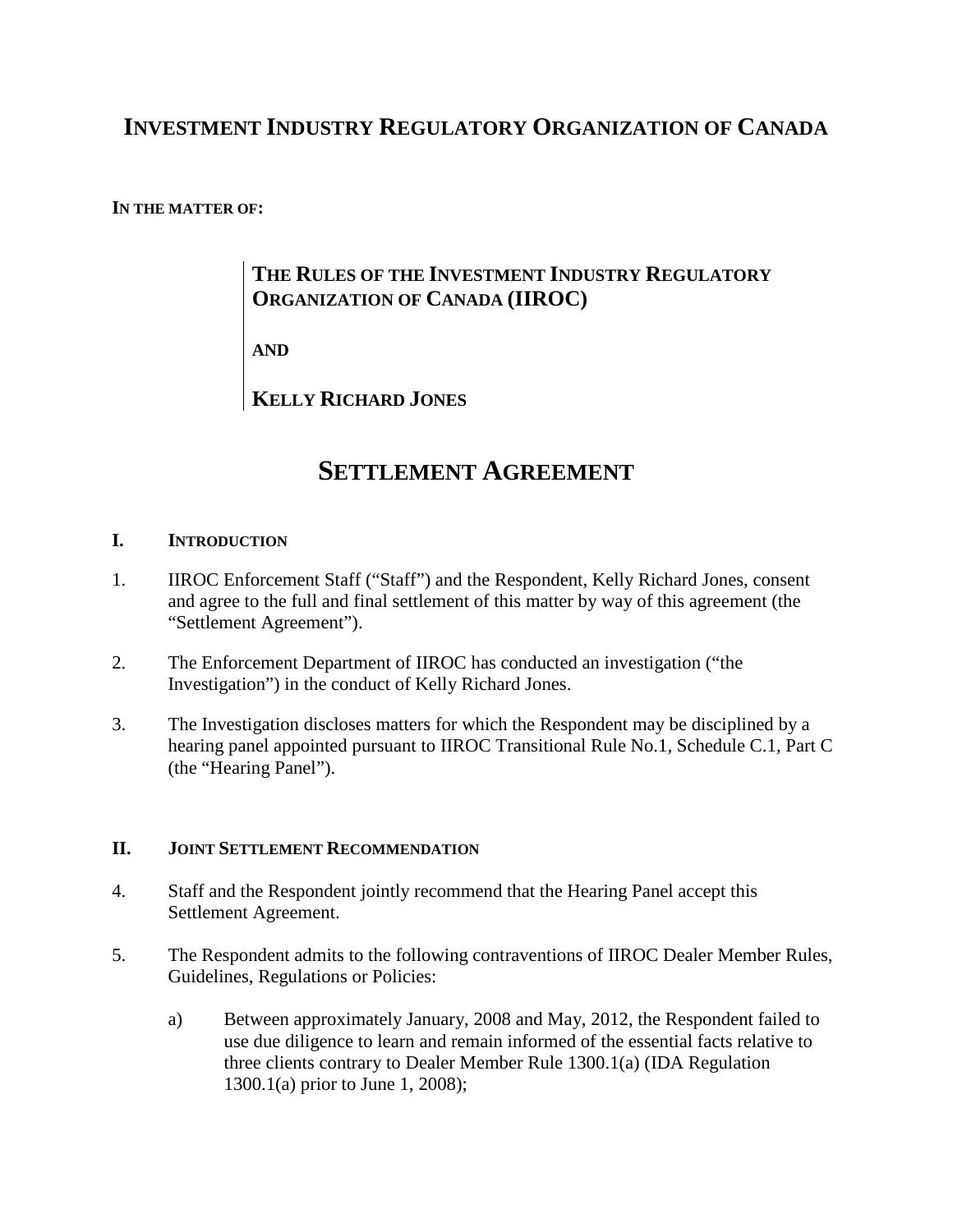- b) Between approximately January, 2008 and May, 2012, the Respondent failed to use due diligence to ensure that recommendations were suitable for three clients, based on factors including the client's financial situation, investment knowledge, investment objectives and risk tolerance contrary to IIROC Dealer Member Rule 1300.1(q) (IDA Regulation 1300.1(q) prior to June 1, 2008).
- 6. Staff and the Respondent agree to the following terms of settlement:
	- a) A fine in the amount of \$75,000; and
	- b) A suspension from registration with IIROC in any capacity for one year.
- 7. The Respondent agrees to pay costs to IIROC in the sum of \$5,000.

#### **III. STATEMENT OF FACTS**

#### **(i) Acknowledgment**

8. Staff and the Respondent agree with the facts set out in this Section III for the purposes of this Settlement Agreement and acknowledge that the terms of the settlement contained in this Settlement Agreement are based upon those specific facts.

#### **(ii) Factual Background**

- 9. The Respondent, Kelly Richard Jones ("Jones"), was a Registered Representative responsible for the accounts of three clients (the "Clients").
- 10. Jones failed to know the Clients, who were retired or semi-retired, reliant on their investments for income, and were inexperienced investors.
- 11. Jones failed to use due diligence to ensure that his recommendations were suitable when he recommended highly concentrated positions in individual sectors and securities (including commodity based leveraged exchange traded funds) with virtually no low risk holdings.
- 12. The Clients sustained total losses in their accounts of 25% and 53% of the average equity value.

#### **Registration History**

13. Jones has been a Registered Representative since 1999. Beginning in January, 2008, he was employed by Richardson GMP Limited and its predecessor GMP Private Client LP (together "RGMP") at a branch located in Red Deer, Alberta.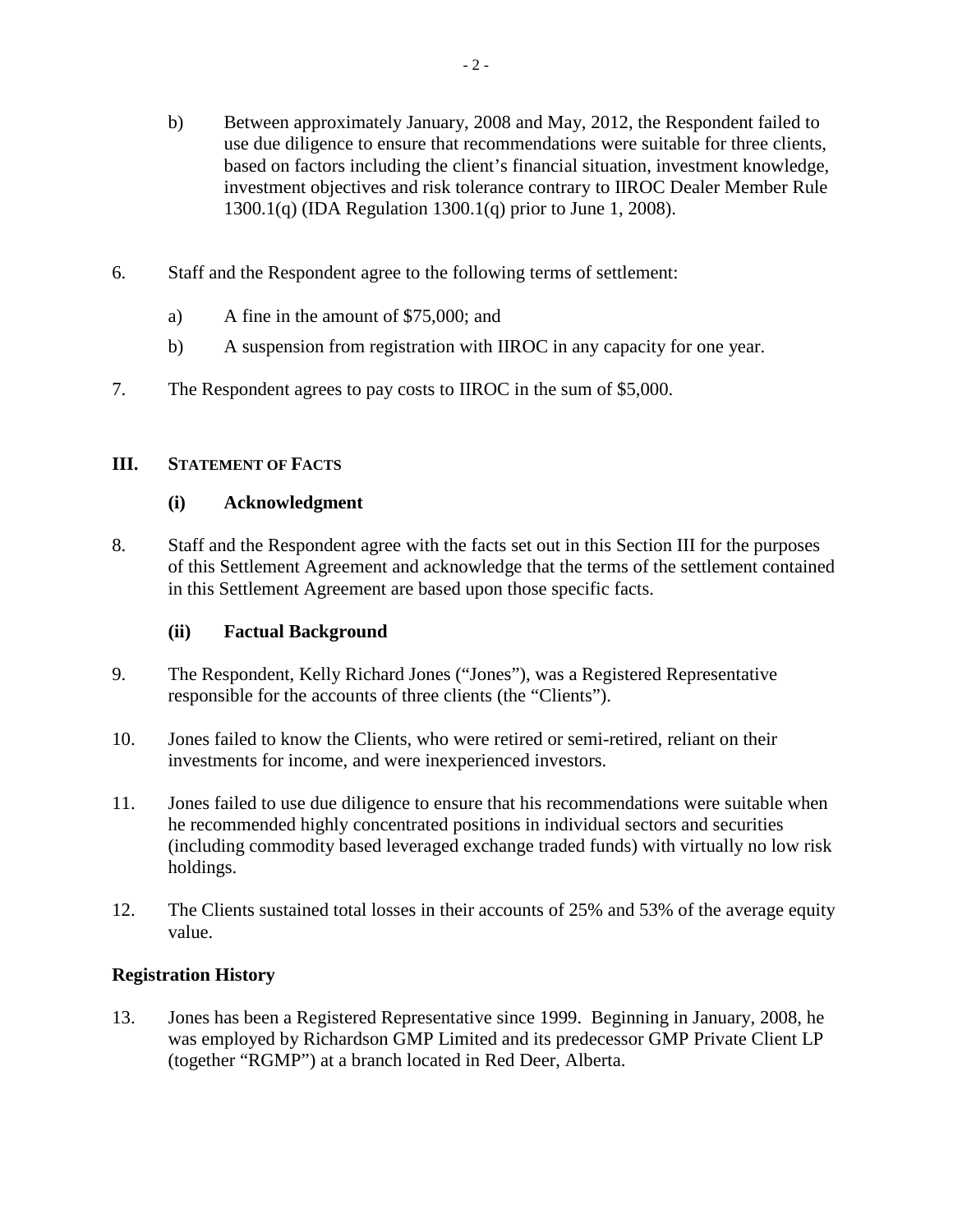- 14. In May, 2012, Jones ceased working with RGMP. In November, 2012, his employment was formally terminated.
- 15. Jones has no previous discipline history and cooperated throughout with IIROC in addressing this matter.

#### **Client - NC**

- (i) Failure to Know Your Client
- 16. NC is a 61 year old retired widow who resides in Red Deer. She has a high school education and limited investment experience.
- 17. She worked with her husband in their small business doing office work until it was sold in 2003. Shortly thereafter, her husband died in a motor vehicle accident.
- 18. NC first opened an account with Jones in or around 2004, when he was employed by another firm. In January, 2008, she moved her accounts with him to RGMP. At that time she was 54 years old. In total, NC held a margin account; an RRSP account; a corporate account (remaining from the previous small business); a TFSA account and RESP accounts for her four grandchildren.
- 19. A January 2008 New Client Account Form ("NCAF") for all the accounts (with the exception of the TFSA account) estimates NC's assets at \$1.4 million in fixed assets and \$800,000 in liquid assets. Her stated annual income was \$60,000, and her stated investment knowledge was "good". Under investment objectives/risk tolerance parameters, the "growth" section is selected, with investment objectives of 10% capital preservation; 15% income; 85% capital gains, and risk tolerance of 10% low risk; 50% medium risk; and 40% high risk.
- 20. In February, 2009, NC completed a NCAF to open the TFSA account. It contained the identical investment objective and risk tolerance parameters as the NCAF described above.
- 21. There are no other account updates after February, 2009.
- 22. From January, 2008 onward, the stated investment objectives and risk tolerance parameters of the accounts were too aggressive for NC, a retired widow with limited investment knowledge who was relying on her investments for income.
- 23. Jones failed to learn and remain informed of the essential facts relative to NC as the stated investment objectives and risk tolerance parameters for her accounts were inconsistent with her true financial situation, investment knowledge, investment objectives and risk tolerance.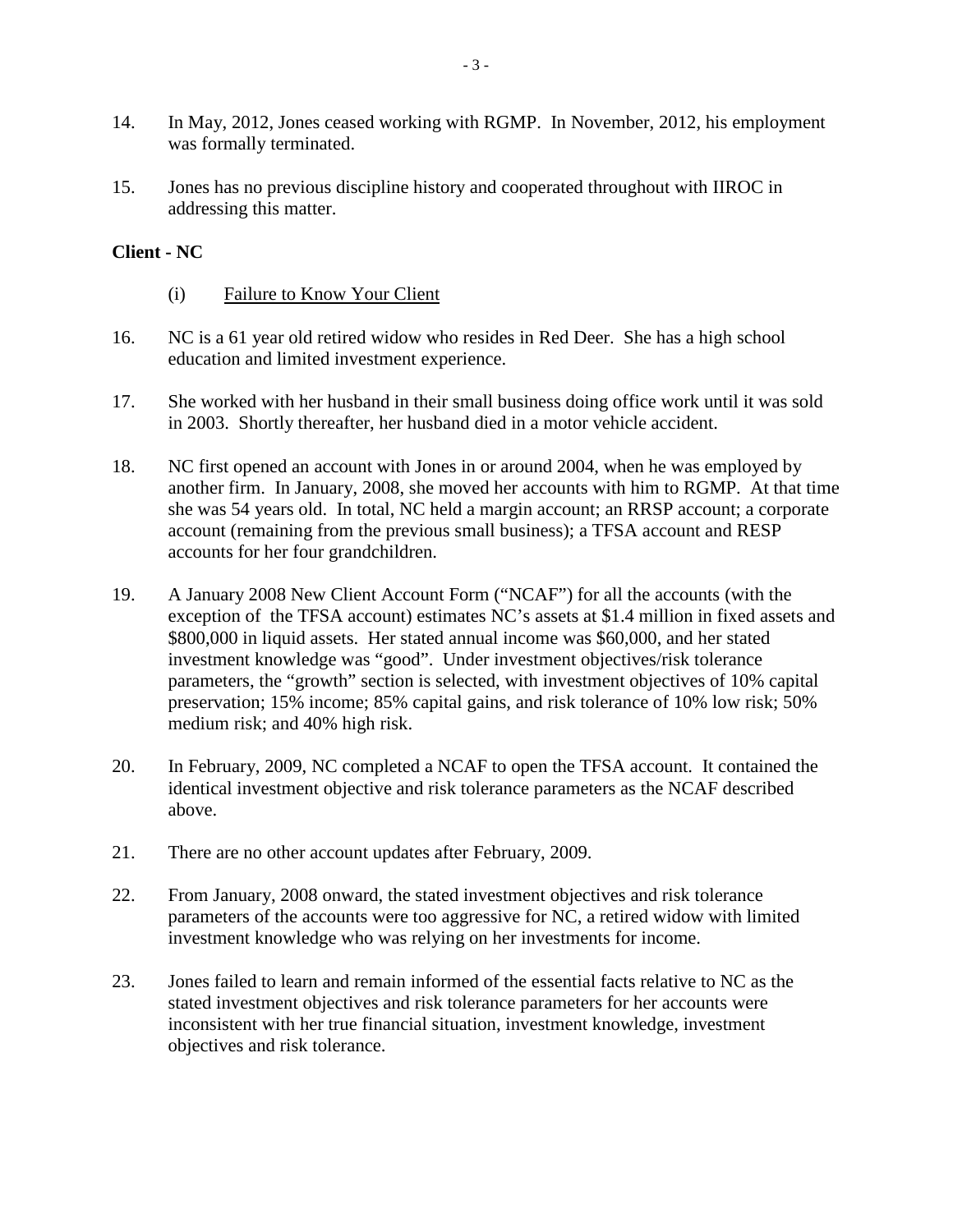(ii) Suitability

- 24. As NC relied on her investments for income, she required a low risk investment strategy which would accommodate her need to withdraw \$5,000 monthly from her accounts.
- 25. NC was not a knowledgeable investor. She relied upon and followed Jones' investment recommendations.
- 26. During the period between February, 2008 and May, 2012, and in all of NC's accounts, Jones primarily recommended that she hold highly concentrated positions in individual securities in the oil and gas and metals sectors, as well as commodity based leveraged exchange traded funds ("LETF"). Low risk securities comprised less than 5% of her holdings.
- 27. For example, in April, 2009, 54% of her holdings were comprised of oil and gas, including a natural gas LETF. In July, 2009, 61% of her holdings were comprised of oil and gas securities. Between March and May, 2012, a single gold LETF comprised 20% of her holdings.
- 28. There were consistently high levels of security and sector concentration in her accounts throughout the relevant period.
- 29. In addition, the trading of LETFs across all of her accounts, including the RESP accounts, greatly increased the degree of risk. Between May, 2008 and October, 2011, there were 108 trades in LETF securities in her accounts, generating losses of \$6,491 (including commissions of \$34,812).
- 30. The average hold period for the LETF securities was approximately 5 months. Positions held longer than 5 months generated total losses of \$169,047, while positions held less than 5 months generated gains of \$162,556.
- 31. Jones' recommendation to take highly concentrated positions in these securities increased the volatility of her investment returns and was indicative of the high level of risk in her accounts.
- 32. Between February, 2008 and June, 2012, her accounts lost a total of \$276,610, reflecting a loss of 25.2% of the average equity. During the same time period, the S&P TSX Total Return Index increased 0.3%.
- 33. The holdings in NC's accounts were speculative, and in combination with the concentrated positions, presented far too much risk for a retired widow who was relying on her investments for income. These recommendations were therefore not suitable for this client in light of her age, employment status, investment knowledge, and experience.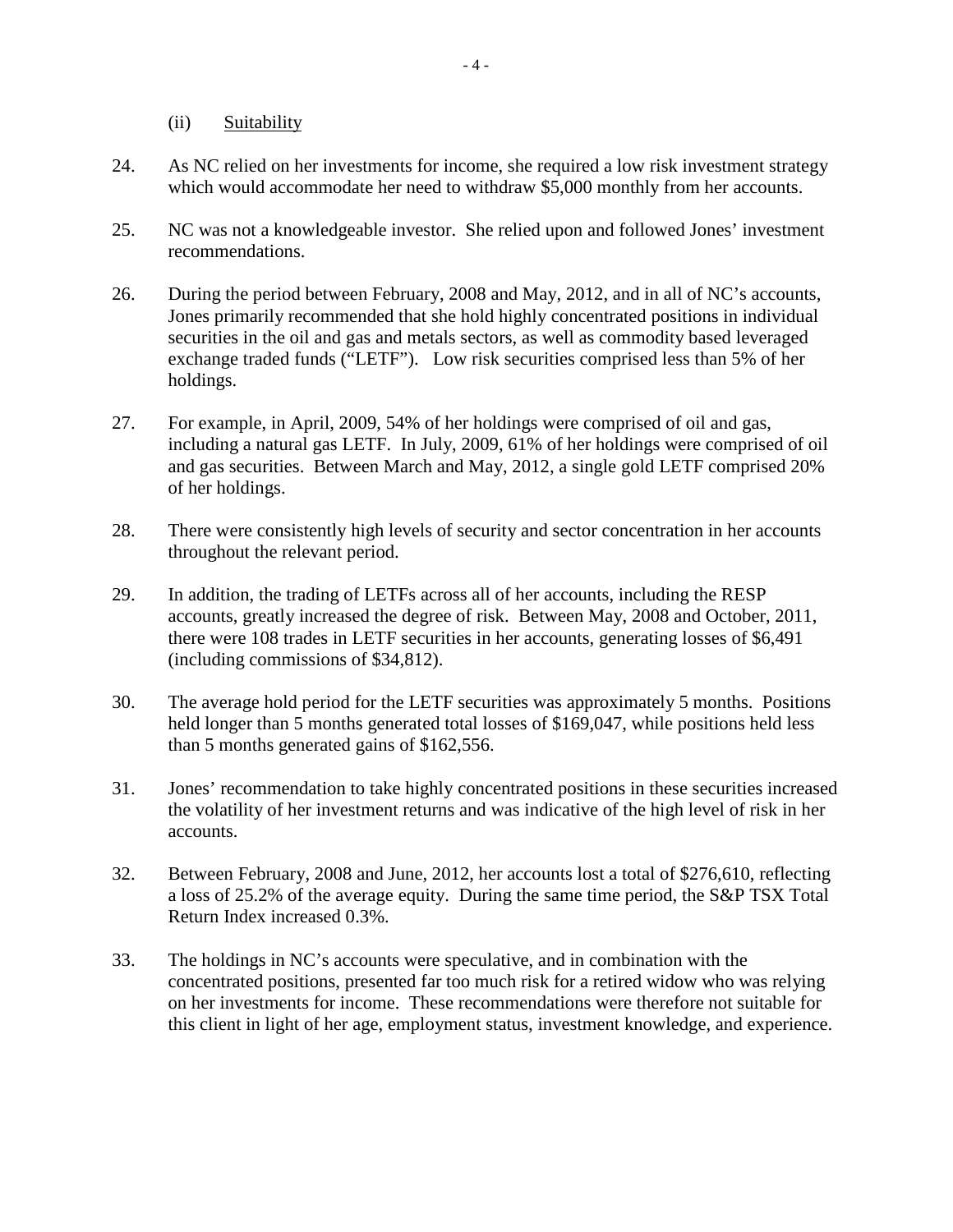#### **Clients – KM and LM**

- (i) Failure to Know Your Client
- 34. KM and LM, who are married, are 65 and 67 years old, semi-retired, and have been involved in various small businesses. KM was previously employed as a plumber. LM has worked as a bookkeeper and continues that role in their current small business, which involves selling older model vehicles.
- 35. Like NC, KM and LM moved with Jones from his previous firm to RGMP in early 2008. At that time, they were 59 and 62 years old respectively.
- 36. KM and LM held a joint cash account (later converted to joint margin account); an RRSP account for KM; a RRIF account for LM; and a TFSA account for both KM and LM.
- 37. The funds held in their RGMP accounts reflected the entirety of their liquid assets. They relied on their investments for income, and they planned to withdraw \$3,000 per month from their RGMP accounts.
- 38. A February, 2008 NCAF (for the joint cash account/RRSP and RRIF accounts) reports that KM and LM had fixed assets of \$1,250,000; liquid assets of \$500,000; an annual income of \$50,000 and "good" investment knowledge. Under investment objectives/risk tolerance parameters, the "growth" section is selected, with investment objectives of 10% capital preservation; 15% income; and 85% capital gains, and risk tolerance of 10% low risk; 50% medium risk; and 40% high risk.
- 39. A January, 2009 NCAF for the TFSA accounts contained identical information to the February, 2008 NCAFs.
- 40. A March, 2012 NCAF for the joint margin account reports that KM and LM had investment objectives of 100% capital gains; and a risk tolerance of 100% high risk.
- 41. There are no other known NCAFs or updates.
- 42. From at least February, 2008 onward, the stated investment objectives and risk tolerance parameters of these accounts were too aggressive for KM and LM, a semi-retired couple with limited investment knowledge who were relying on their investments for income.
- 43. Jones failed to learn and remain informed of the essential facts relative to KM and LM as the stated investment objectives and risk tolerance parameters for their accounts were inconsistent with their true financial situation, investment knowledge, investment objectives and risk tolerance.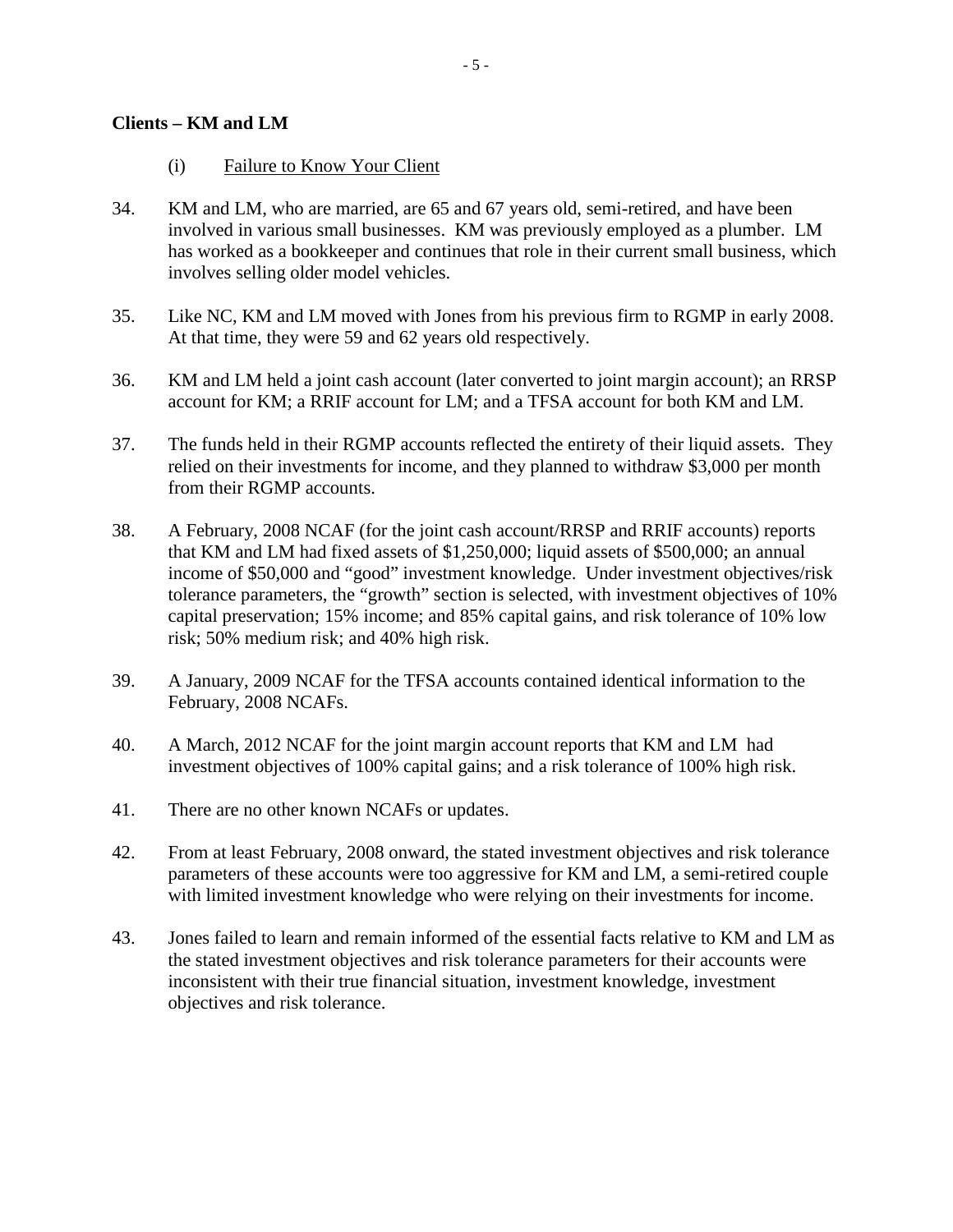(ii) Suitability

- 44. KM and LM relied on their investments for income. Although they had small business experience, they were not knowledgeable investors and they relied upon and followed Jones' recommendations for the selection of securities in their accounts.
- 45. During the period of February, 2008 to May, 2012, and across all of their accounts, Jones primarily recommended that they hold highly concentrated positions in individual securities in the oil and gas and metals sectors, as well as commodity based LETFs. Low risk securities comprised less than 5% of their holdings.
- 46. For example, in December, 2009, 48% of the holdings in their accounts were comprised of LETFs. Between June and October, 2010, more than 90% of their holdings were comprised of oil and gas securities. In April, 2012, 90% of their holdings were comprised of a single gold LETF.
- 47. There were consistently high levels of security and sector concentration in all of KM's and LM's accounts throughout the relevant period.
- *48.* In addition, the trading of LETFs across all of the accounts greatly increased the degree of risk. Between May, 2008 and June, 2012, there were 56 trades in LETF securities in their accounts, generating losses of \$54,761 (including commissions of \$10,177).
- 49. The average hold period for the LETF securities was approximately 5 months. Positions held longer than 5 months generated total losses of \$98,132, while positions held less than 5 months generated gains of \$43,371.
- 50. Jones' recommendation to take highly concentrated positions increased the volatility of the investment returns and was indicative of the high level of risk in their accounts. In addition, his recommendation to hold LETFs on a longer term basis further increased the level of risk.
- 51. Between February, 2008 and May, 2012, their accounts lost a total of \$165,843, reflecting a loss of 53% of average equity. During the same time period, the S&P TSX Composite Total Return Index decreased 4%.
- 52. The holdings in KM's and LM's accounts were speculative, and in combination with the concentrated positions, presented far too much risk for a semi-retired couple who were relying on their investments for income. These recommendations were therefore not suitable for these clients in light of their age, employment status, investment knowledge, and experience.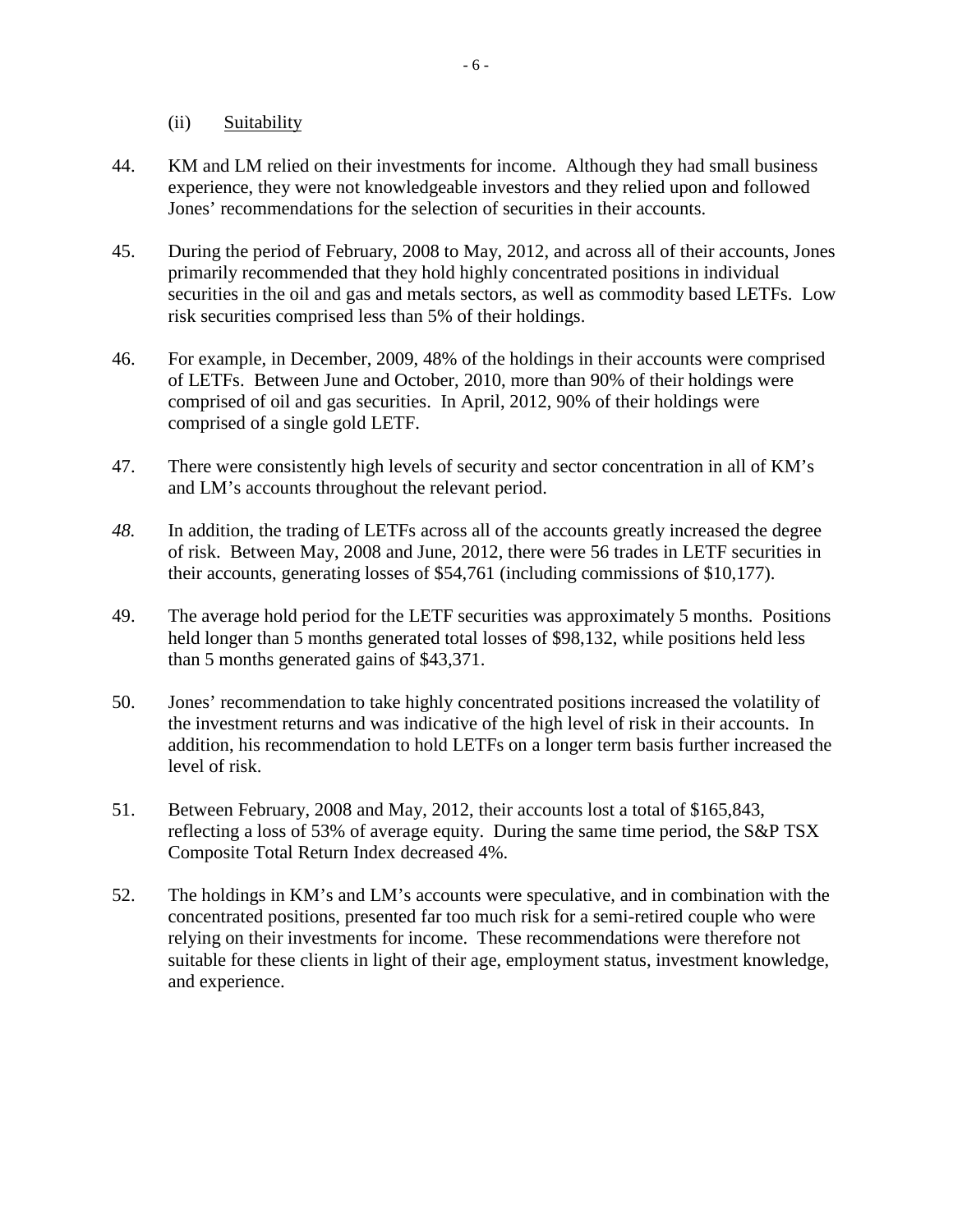#### **IV. TERMS OF SETTLEMENT**

- 53. This settlement is agreed upon in accordance with IIROC Dealer Member Rules 20.35 to 20.40, inclusive and Rule 15 of the Dealer Member Rules of Practice and Procedure.
- 54. The Settlement Agreement is subject to acceptance by the Hearing Panel.
- 55. The Settlement Agreement shall become effective and binding upon the Respondent and Staff as of the date of its acceptance by the Hearing Panel.
- 56. The Settlement Agreement will be presented to the Hearing Panel at a hearing ("the Settlement Hearing") for approval. Following the conclusion of the Settlement Hearing, the Hearing Panel may either accept or reject the Settlement Agreement.
- 57. If the Hearing Panel accepts the Settlement Agreement, the Respondent waives his/her/its right under IIROC rules and any applicable legislation to a disciplinary hearing, review or appeal.
- 58. If the Hearing Panel rejects the Settlement Agreement, Staff and the Respondent may enter into another settlement agreement; or Staff may proceed to a disciplinary hearing in relation to the matters disclosed in the Investigation.
- 59. The Settlement Agreement will become available to the public upon its acceptance by the Hearing Panel.
- 60. Staff and the Respondent agree that if the Hearing Panel accepts the Settlement Agreement, they, or anyone on their behalf, will not make any public statements inconsistent with the Settlement Agreement.
- 61. Unless otherwise stated, any monetary penalties and costs imposed upon the Respondent are payable immediately upon the effective date of the Settlement Agreement.
- 62. Unless otherwise stated, any suspensions, bars, expulsions, restrictions or other terms of the Settlement Agreement shall commence on the effective date of the Settlement Agreement.